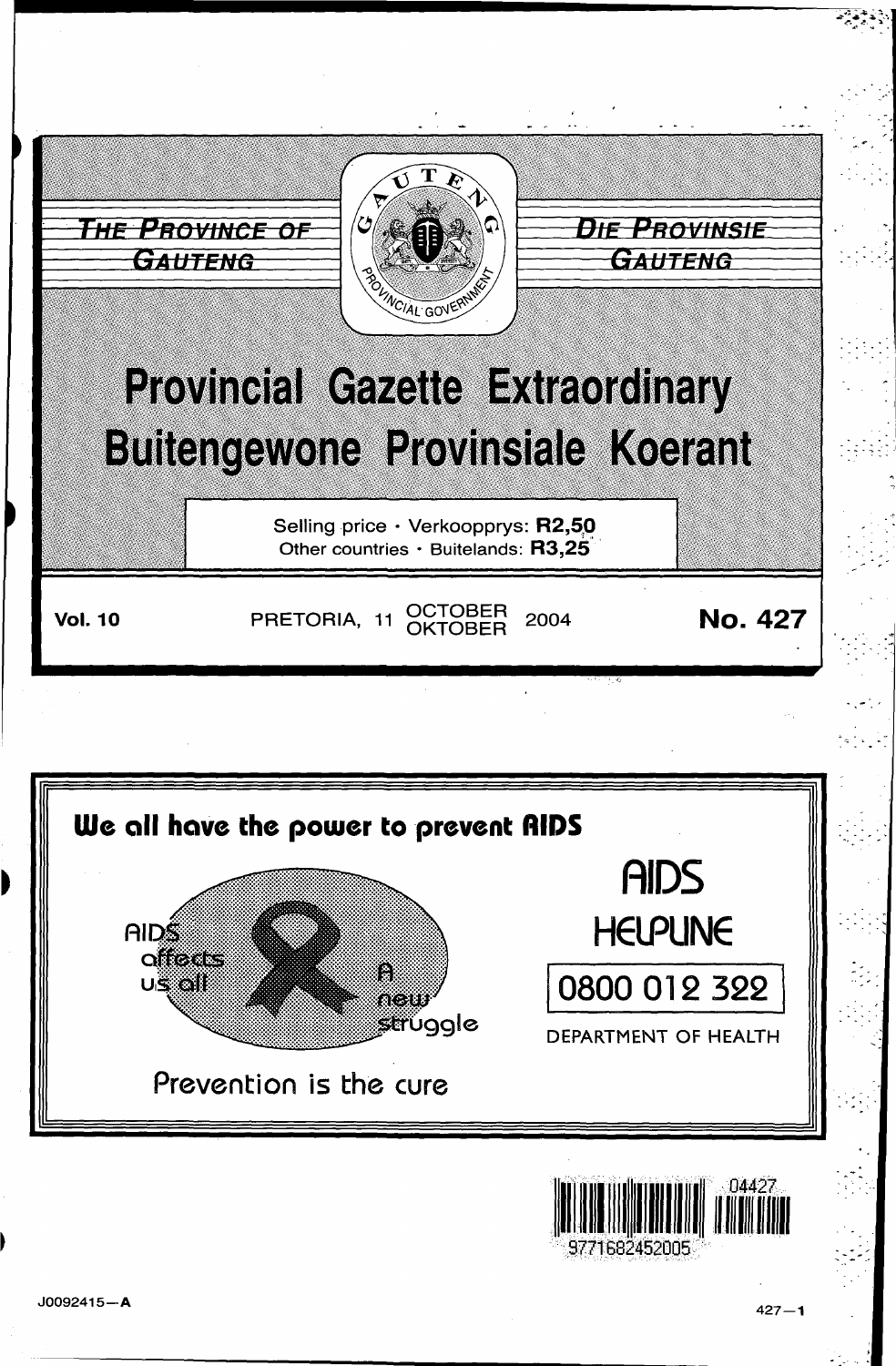## 2 No. 427 PROVINCIAL GAZETTE EXTRAORDINARY, 11 OCTOBER 2004

"~f~~.;:: .... ;;,;~~-----------------------······················· .. ~·-~ ~ ... ~~:'~',

# $\bar{z}$  $\bar{z}$  $\frac{1}{\sqrt{2}}$

I

 $\mathbb{R}^+$ 

 $\sum_{i=1}^{n} \sum_{j=1}^{n} \alpha_{ij}$ 

 $\frac{1}{2}$ ,  $\frac{1}{2}$ 

 $\| \cdot \cdot \cdot \|$ 

. . . . . . . . . . .

11 M

 $\alpha\in\mathbb{C}^{\mathbb{Z}}$  ,

# **CONTENTS • INHOUD**  No. Page Gazette

Page Gazet.<br>No. No.

### LOCAL AUTHORITY NOTICE

| 2159 Town-planning and Townships Ordinance (15/1986): City of Tshwane Metropolitan Municipality: Pretoria Amendment<br>3<br>.                     | 427 |
|---------------------------------------------------------------------------------------------------------------------------------------------------|-----|
| $\mathcal{L}^{\mathcal{L}}$ and $\mathcal{L}^{\mathcal{L}}$ are $\mathcal{L}^{\mathcal{L}}$ . The contribution of the $\mathcal{L}^{\mathcal{L}}$ |     |
|                                                                                                                                                   |     |
| المناولات المساري فاستشار السارية والمتقدمة السبتان فالتاريخ                                                                                      |     |
|                                                                                                                                                   |     |
|                                                                                                                                                   |     |
|                                                                                                                                                   |     |
|                                                                                                                                                   |     |
| service and the control of the service<br>$\sim$                                                                                                  |     |
| $\mathcal{A}=\frac{1}{2}$ , $\mathcal{A}=\frac{1}{2}$<br>and the contract of the<br>$\sim 100$ km s $^{-1}$<br><b>Contractor</b>                  |     |
|                                                                                                                                                   |     |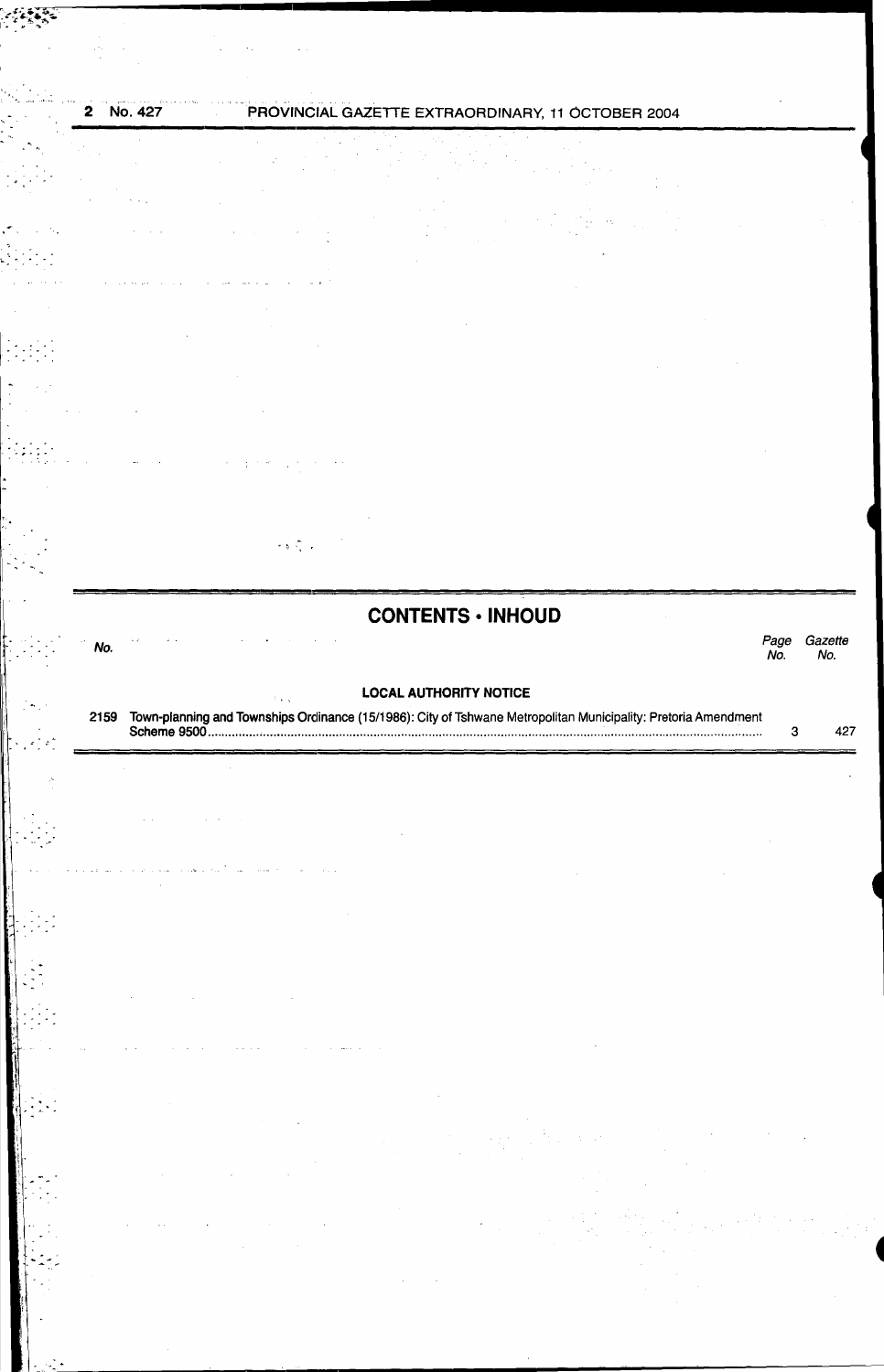**LOCAL AUTHORITY NOTICE** 

### **LOCAL AUTHORITY NOTICE 2159**

CITY OF TSHWANE METROPOLITAN MUNICIPALITY

### PRETORIA AMENDMENT SCHEME 9500

It is hereby notified in terms of the provisions of section 125 (1) of the Town-planning and Townships Ordinance, 1986 (Ordinance 15 of 1986), that the City of Tshwane Metropolitan Municipality has approved an amendment scheme with regard to the land in the township of Equestria Extension 141, being an amendment of the Pretoria Town-planning Scheme, 1974.

Map 3 and the scheme clauses of this amendment scheme are filed with the Acting General Manager: Legal Services, and are open to inspection during normal office hours.

This amendment is known as Pretoria Amendment Scheme 9500.

(K13/2/Equestria x141 (9500)) October 2004

Acting General Manager: Legal Services (Notice No 919/2004)

### **PLAASLIKE BESTUURSKENNISGEWING 2159**

STAD TSHWANE METROPOLITAANSE MUNISIPALITEIT

### PRETORIA WYSIGINGSKEMA 9500

Hierby word ingevolge die bepalings vari artikel 125 (1) van die Ordonnansie op Dorpsbeplanning en Dorpe, 1986 (Ordonnansie 15 van 1986), bekend gemaak dat die Stad Tshwane Metropolitaanse Munisipaliteit 'n wysigingskema met betrekking tot die grand in die dorp Equestria Uitbrelding·141; ·· synde 'n wysiging van die Pretoria-dorpsbeplanningskema, 1974, goedgekeur het.

Kaart 3 en die skemaklousules van hierdie wysigingskema word deur die Waamemende Hoofbestuurder: Regsdienste, in bewaring gehou en Iê gedurende gewone kantoorure ter insae.

Hierdie wysiging staan bekend as Pretoria-wysigingskema 9500.

(K13/2/Equestria x141 (9500)) Oktober 2004

Waarnemende Hoofbestuurder: Regsdienste (Kennisgewing No 919/2004)

### CITY OF TSHWANE METROPOLITAN MUNICIPALITY

### DECLARATION OF EQUESTRIA EXTENSION 141 AS APPROVED TOWNSHIP

In terms of section 103 of the Town-planning and Townships Ordinance, 1986 (Ordinance No. 15 of 1986), the City of Tshwane Metropolitan Municipality hereby declares the Township of Equestria Extension 141 to be an approved township, subject to the conditions as set out in the Schedule hereto.

(K13/2/Equestria x141)

### **SCHEDULE**

CONDITIONS UNDER WHICH THE APPLICATION MADE BY THERESA SASSEEN, VCR PROPERTY PROJECTS CC IN TERMS OF THE PROVISIONS OF CHAPTER Ill: PART C OF THE TOWN-PLANNING AND TOWNSHIPS ORDINANCE, 1986 (ORDINANCE NO 15 OF 1986), FOR PERMISSION TO ESTABLISH A TOWNSHIP ON PORTIONS 505, 506 AND 507 (PORTIONS OF PORTION 81) OF THE FARM THE WILLOWS 340 JR, PROVINCE OF GAUTENG, HAS BEEN GRANTED.

- 1. CONDITIONS OF ESTABLISHMENT
	- 1.1 NAME

The name of the township shall be Equestria Extension 141.

1.2 DESIGN

The township shall consist of erven, parks and streets as indicated on General Plan<br>SG No 1780/2004.

. <sup>~</sup>  $\mathcal{L} \bullet \mathcal{I}_\mathcal{A}$ 

.....

 $\int$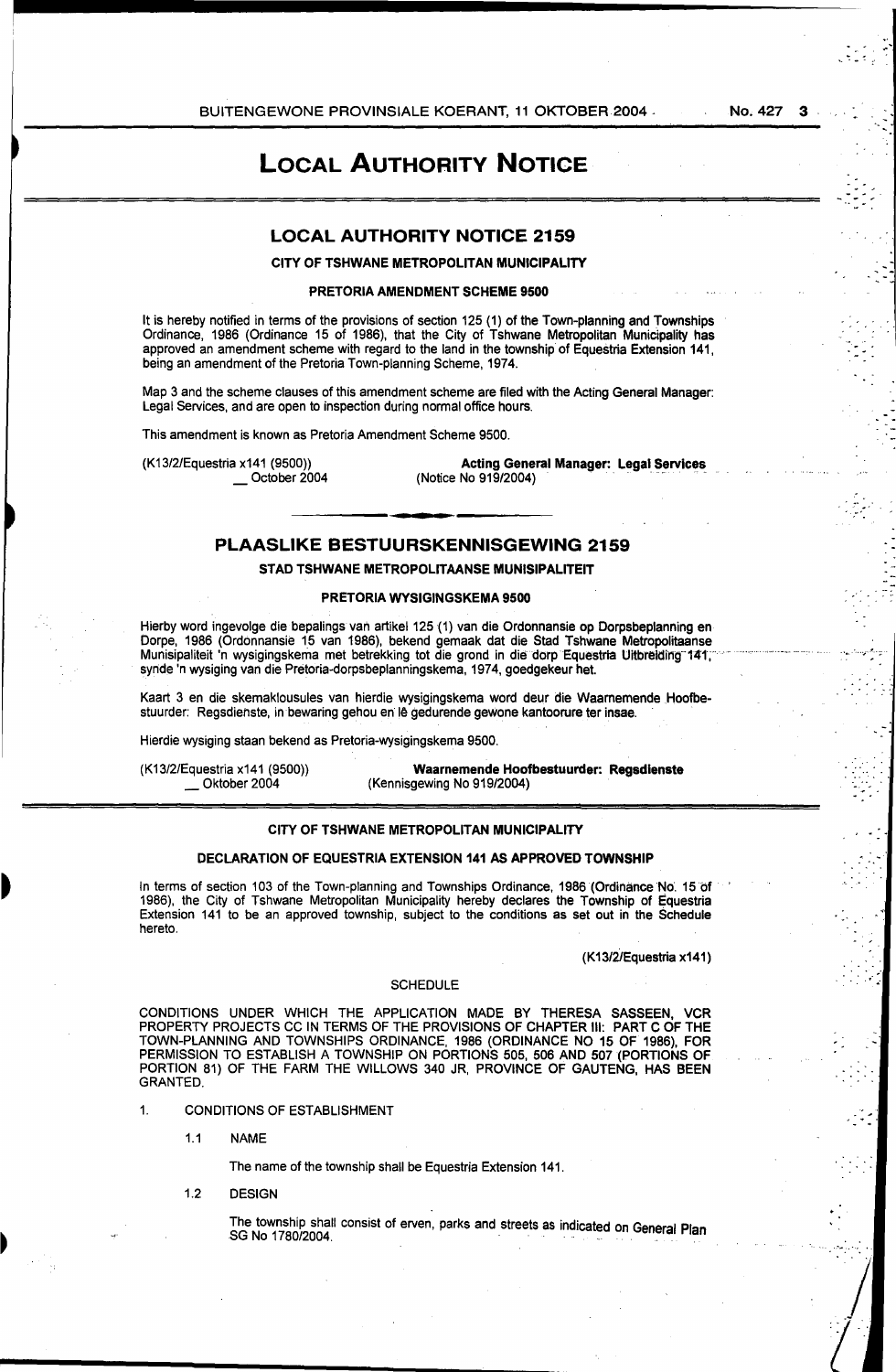### 1.3 DISPOSAL OF EXISTING CONDITIONS OF TITLE

All erven shall be made subject to existing conditions and servitudes, if any, including the reservation of the rights to minerals, but including the servitude in favour of the City of Tshwane Metropolitan Municipality registered under Notarial Deed K2190/88S for stormwater drainage as indicated by the figure ABCDE on LG diagram nr 1766/1988 which affects only Erf 739 in the township.

### 1.4 LAND FOR MUNICIPAL PURPOSES

 $\cdot \cdot \cdot$  ;  $\cdot \cdot \cdot$  ;  $\cdot \cdot \cdot$  ;  $\cdot \cdot \cdot$  ;  $\cdot \cdot \cdot$  ;  $\cdot \cdot \cdot$  ;  $\cdot \cdot \cdot$  ;  $\cdot \cdot \cdot$  ;  $\cdot \cdot \cdot$  ;  $\cdot \cdot \cdot$  ;  $\cdot \cdot \cdot$  ;  $\cdot \cdot \cdot$  ;  $\cdot \cdot \cdot$  ;  $\cdot \cdot \cdot$  ;  $\cdot \cdot \cdot$  ;  $\cdot \cdot \cdot \cdot$  ;  $\cdot \cdot \cdot \cdot$  ;  $\cdot \cdot \cdot \cdot \cdot$  ;  $\cdot \cdot \cdot \cdot \cdot \cdot$ 

The following erf shall be transferred to the local authority by and at the expense of the township owner:

Parks (public open space) Erf 739.

AND/OR

#### 1.5 ENDOWMENT

Payable to the City of Tshwane Metropolitan Municipality.

The township owner shall pay the City of Tshwane Metropolitan Municipality as endowment a total amount of R9 000,00 which amount shall be used by the City of Tshwane Metropolitan Municipality for the acquisition of land for park and/or public open space purposes.

The said endowment amount shall be payable. in accordance with the provisions of section 81 of the Town-planning and Townships Ordinance, 1986 (Ordinance 15 of 1986).

#### 1.6 REMOVAL OR REPLACEMENT OF MUNICIPAL SERVICES

Should it become necessary to move or replace any existing municipal services as a result of the establishment of the township, the cost thereof shall be borne by the township owner.

#### 1.7 CONSOLIDATION OF ERVEN

The township owner shall at his own expense have Erf 737 and 738 in the township consolidated. The City of Tshwane Metropolitan Municipality hereby grants its consent to the consolidation in respect of Section 92(1 )(b) of Ordinance 15 of 1986.

#### 1.8 DEMOLITION OF BUILDINGS AND STRUCTURES

When required by the City of Tshwane Metropolitan Municipality to do so, the township owner shall at his own expense cause to be demolished to the satisfaction of the City of Tshwane Metropolitan Municipality all existing buildings and structures situated within building line reserves and side spaces or over common boundaries, or dilapidated structures.

#### 1.9 REMOVAL OF LITTER

 $\mathcal{L}^{\text{max}}_{\text{max}}$ 

The township owner shall at his own expense have all litter within the township area removed to the satisfaction of the City of Tshwane Metropolitan Municipality, when required to do so by the City of Tshwane Metropolitan Municipality.

#### 1.10 REMOVAL AND/OR REPLACEMENT OF ESKOM POWER LINES

Should it become necessary to remove and/or replace any existing power lines of Eskom as a result of the establishment of the township, the cost thereof shall be borne by the township owner.

#### 1.11 REMOVAL AND/OR REPLACEMENT OF TELKOM SERVICES

Should it become necessary to remove and/or replace any existing Telkom services as a result of the establishment of the township, the cost thereof shall be borne by the township owner.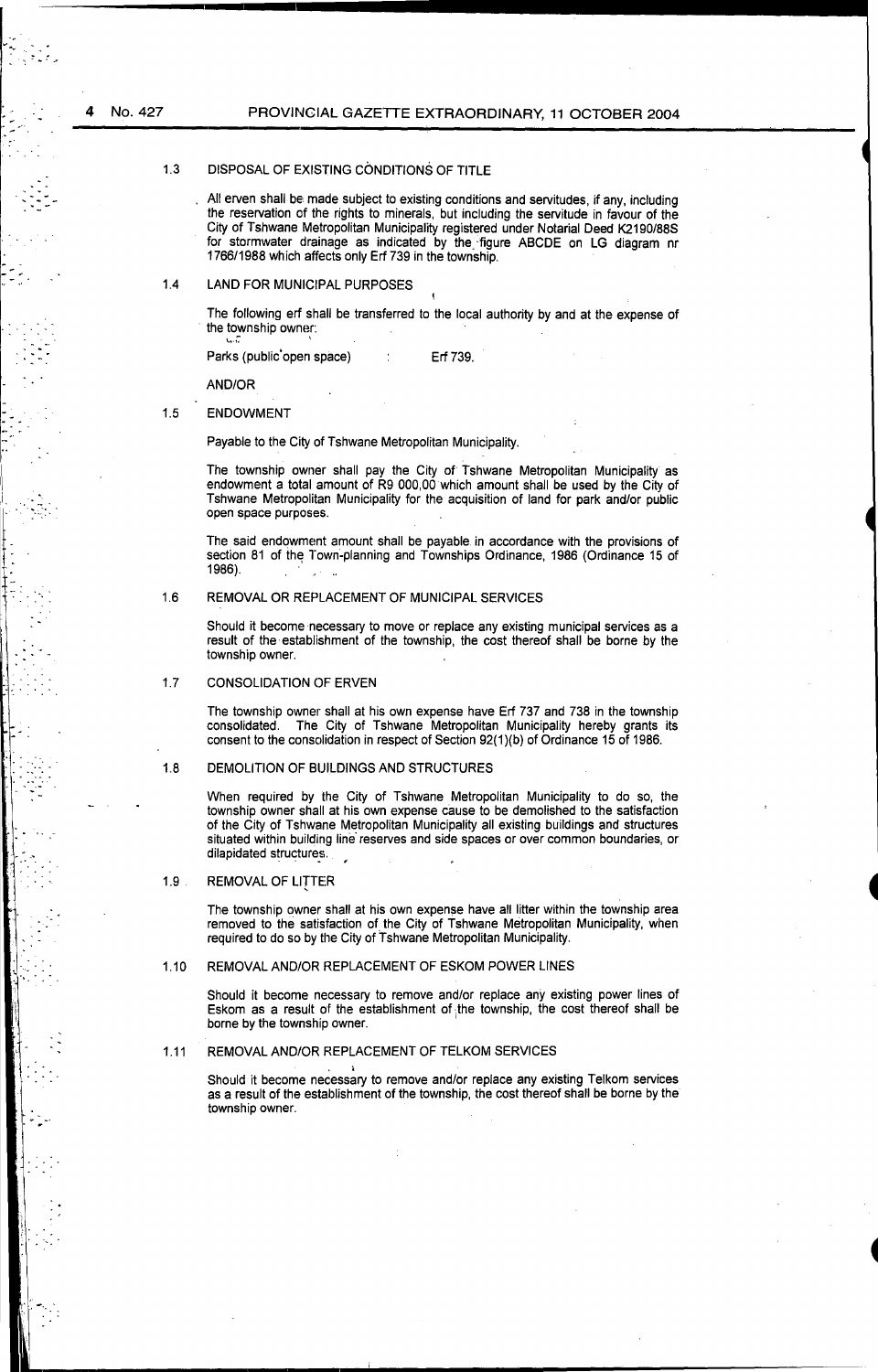### 1.12 COMPLIANCE TO CONDITIONS IMPOSED BY GDACEL

The township owner shall at his own expense comply with all the conditions imposed, by which the Gauteng Department of Agricultural, Conservation, Environment and Land Affairs has granted the applicant exemption from compliance with regulations No 1182 and 1183 promulgated in terms of section 21, 22 and 26 of the Environmental Conservation Act, 1989 (Act 73 of 1989) for the development of this township.

1.13 ERF 737

The erf shall be subject to a servitude, 3,6 metre wide, for the purpose of a public street. The servitude is located at the corner of Furrow Road and Vergelen Avenue, to the north of and parallel to points 101 and 102 as indicated on General Plan No 1780/2004.

No buildings or other structures may be erected within the aforesaid servitude area.

### 2. CONDITIONS OF TITLE

-

- 2.1 THE ERVEN MENTIONED BELOW SHALL BE SUBJECT TO THE CONDITIONS AS INDICATED, LAID DOWN BY THE CITY OF TSHWANE METROPOLITAN MUNICIPALITY IN TERMS OF THE PROVISIONS OF THE TOWN-PLANNING AND TOWNSHIPS ORDINANCE, 1986 (ORDINANCE 15 OF 1986):
	- 2.1.1 ERVEN 736 TO 738
	- 2.1.1.1 The erf shall be subject to a servitude, 2 metre wide, for municipal services (water, sewerage, electricity and stormwater) (hereinafter referred to as "the services"), in favour of the local authority, along any two boundaries, excepting a street boundary and, in the case of a panhandle erf, an additional servitude for municipal purposes, 2 metre wide, over the entrance portion of the erf, if and when required by the local authority: Provided that the local authority may waive any such servitude.
	- 2.1.1.2 No buildings or other structures may be erected within the aforesaid servitude area and no trees with large roots may be planted within the area of such servitude or within a distance of 2 metre from it.
	- 2.1.1. 3 The City of Tshwane Metropolitan Municipality shall be entitled to temporarily deposit on the land adjoining the aforesaid servitude, any material it excavates during the laying, maintenance or removal of such services and other works which in its discretion it regards necessary, and furthermore the City of Tshwahe Metropolitan Municipality shall be entitled to reasonable access to the said property for the aforesaid purpose, subject to the provision that the City of Tshwane Metropolitan Municipality shall make good any damage caused during the laying, maintenance or removal of such services and other works.

### STAD TSHWANE METROPOLITAANSE MUNISIPALITEIT

### VERKLARING VAN EQUESTRIA UITBREIDING 141 TOT GOEDGEKEURDE DORP

lngevolge artikel 103 van die Ordonnansie op Dorpsbeplanning en Dorpe, 1986 (Ordonnansie No 15 van 1986), verklaar die Stad Tshwane Metropolitaanse Munisipaliteit hierby die dorp Equestria Uitbreiding 141 tot 'n goedgekeurde dorp, onderworpe aan die voorwaardes uiteengesit in die bygaande Bylae.

### (K13/2/Equestria x141)

### BYLAE

STAAT VAN VOORWAARDES WAAROP DIE AANSOEK GEDOEN DEUR THERESA SASSEEN, VCR PROPERTY PROJECTS CC INGEVOLGE DIE BEPALINGS VAN HOOFSTUK Ill: DEEL C VAN DIE ORDONNANSIE OP DORPSBEPLANNING EN DORPE, 1986 (ORDONNANSIE NO. 15 VAN 1986), OM TOESTEMMING OM 'N DORP OP GEDEELTES 505, 506 EN 507 (GEDEELTES VAN GEDEELTE 81) VAN DIE PLAAS THE WILLOWS 340 JR, GAUTENG, TE STIG, TOEGE-STAAN IS.

---------~···.···>;· ... , ... ··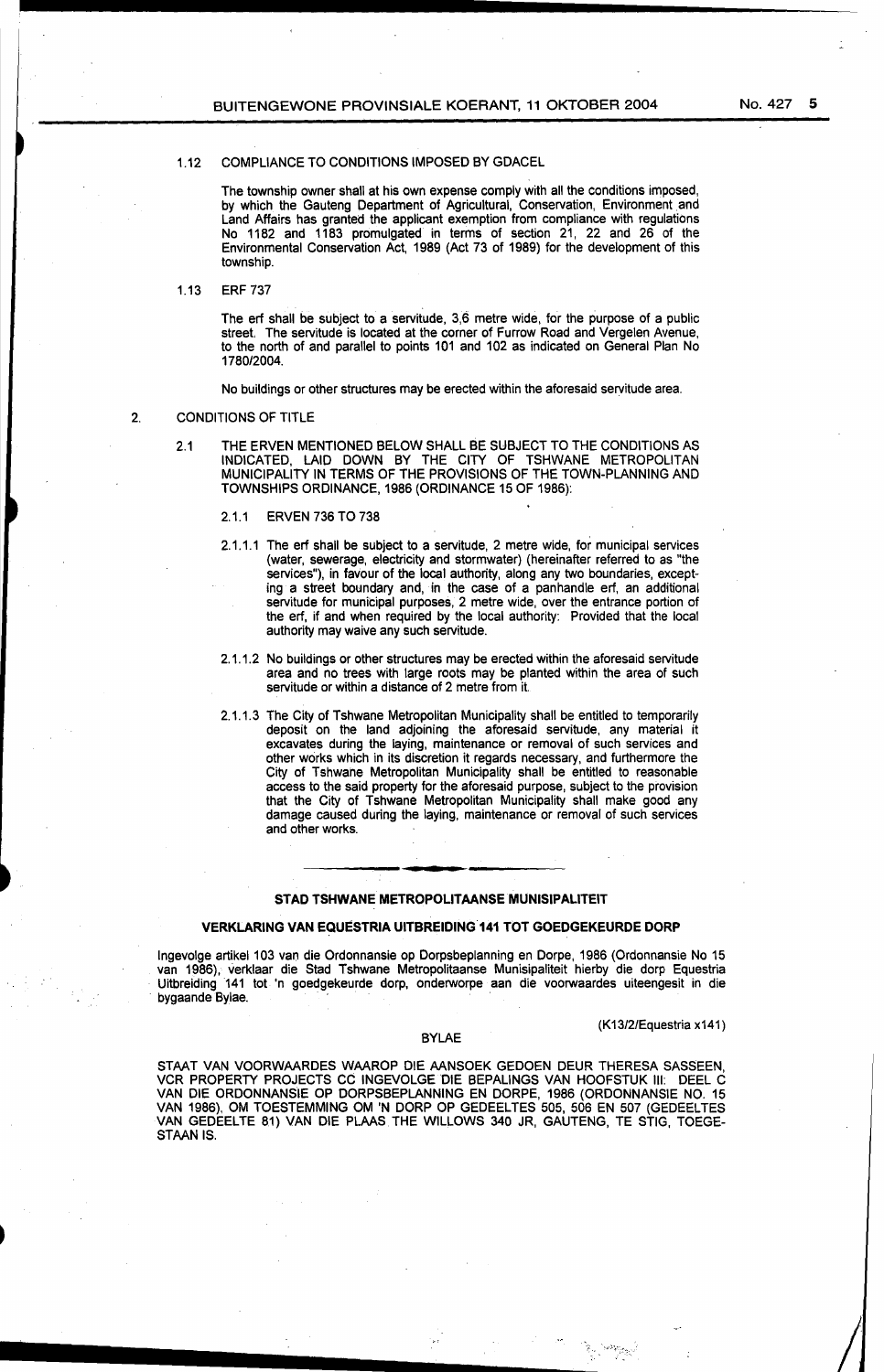### 1. STIGTINGSVOORWAARDES

1.1 NAAM

Die naam van die dorp is Equestria Uitbreiding 141.

1.2 ONTWERP

Die dorp bestaan uit erwe, parke en strate soos aangedui op Algemene Plan LG No. 1780/2004.

### 1.3 BESKIKKING OOR BESTAANDE TITELVOORWAARDES ·

Alle erwe moet onderworpe gemaak word aan bestaande voorwaardes en serwitute, as daar is, met inbegrip van die voorbehoud van die regte op minerale, maar ingesluit die serwituut ten gunste van die Stad Tshwane Metropolitaanse Munisipaliteit geregistreer onder Notariele Akte K2190/88S vir stormwaterdreinering soos aangedui op figuur ABCDE: op LG Diagram nr 1766/1988 wat slegs Erf 739 in die dorp raak.

### 1.4 GROND VIR MUNISIPALE DOELEINDES

Die volgende erf moet deur en op koste van die dorpseienaar aan die plaaslike bestuur oorgedra word:

Parke (openbare oopruimte) : Erf 739

EN/OF

### 1.5 BEGIFTIGING

Betaalbaar aan die Stad Tshwane Metropolitaanse Munisipaliteit.

Die dorpseienaar meet aan die Stad Tshwane Metropolitaanse Munisipaliteit, as begiftiging, 'n totale bedrag van R9 000,00 betaal, welke bedrag deur die Stad Tshwane Metropolitaanse Munisipaliteit aangewend moet word vir die verkryging van grond vir park- en/of openbare-oopruimtedoeleindes.

' Die genoemde begiftigingsbedrag is betaalbaar kragtens die bepalings van artikel 81 van die Ordonnansie op Dorpsbeplanning en Dorpe, 1986 (Ordonnansie 15 van 1986):

### 1.6 VERSKUIWING EN/OF VERWYDERING VAN MUNISIPALE DIENSTE

lndien dit as gevolg van die stigting van die dorp nodig word om enige bestaande munisipale dienste· te verskuif of te vervang, moet die koste daarvan deur die dorpseienaar gedra word.

### 1.7 KONSOLIDASIE VAN ERWE

Die dorpseienaar moet op eie koste Erwe 737 en 738 in die dorp laat konsolideer. Die Stad Tshwane Metropolitaanse Munisipaliteit verleen hiermee ingevolge Artikel 92(1)(b) van Ordonnansie 15 van 1986, toestemming tot die konsolidasie.

### 1.8 SLOPING VAN GEBOUE EN STRUKTURE

Die dorpseienaar meet op eie koste aile bestaande geboue en strukture wat binne boulynreserwes en kantruimtes of oor gemeenskaplike grense gelê is, of bouvallige strukture · laat sloop tot tevredenheid van die Stad Tshwane Metropolitaanse Munisipaliteit wanneer die Stad Tshwane Metropolitaanse Munisipaliteit dit vereis.

### 1.9 VERWYDERING VAN ROMMEL

Die dorpseienaar moet op eie koste alle rommel binne die dorpsgebied laat verwyder tot tevredenheid van die Stad Tshwane Metropolitaanse Munisipaliteit wanneer die Stad Tshwane Metropolitaanse Munisipaliteit dit vereis.

•,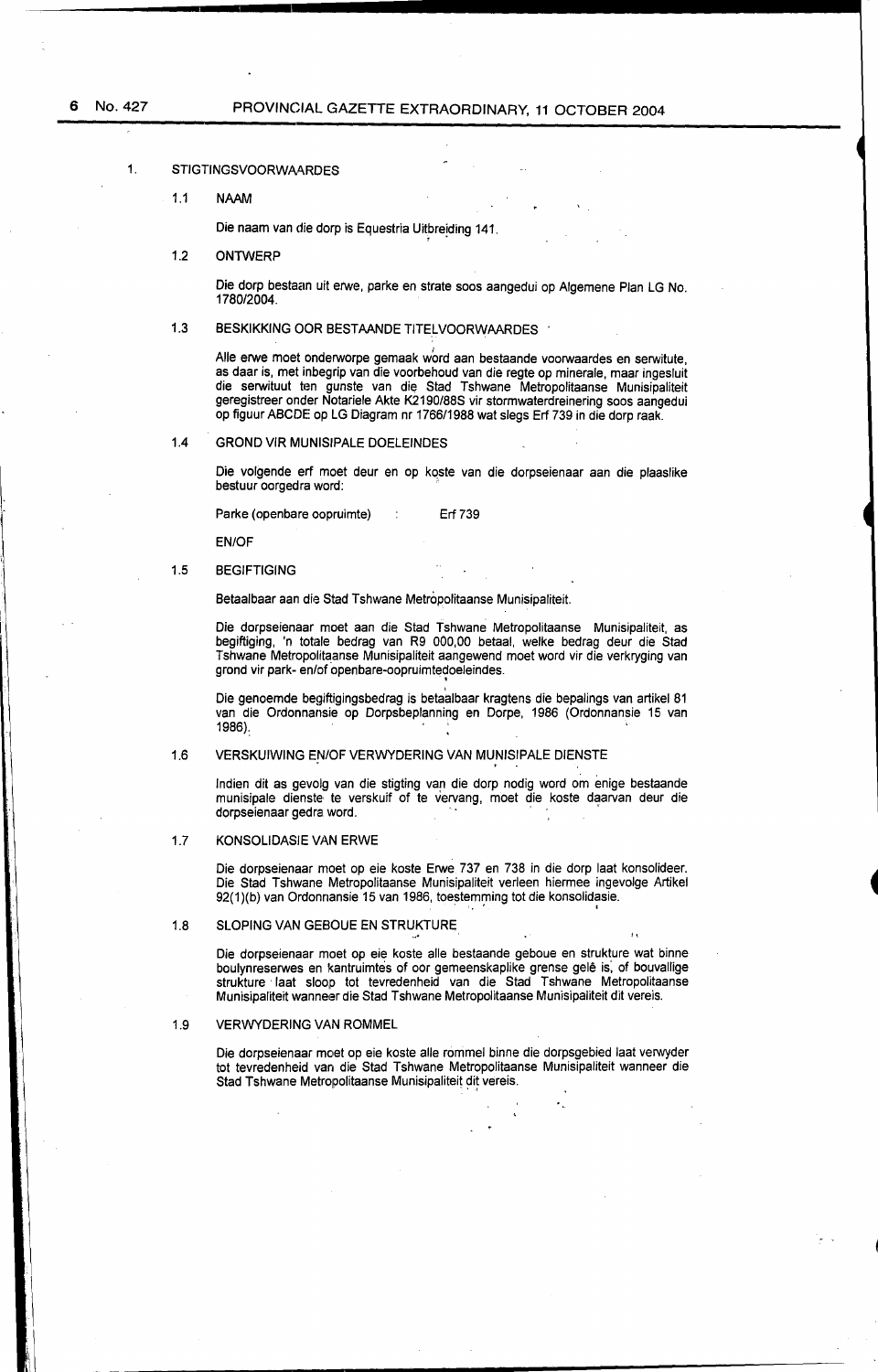lndien dit as gevolg van die stigting van die dorp nodig word om enige bestaande kraglyne van Eskom te verskuif, moet die koste daarvan deur die dorpseienaar gedra word.

### 1.11 VERSKUIWING EN/OF VERWYDERING VAN TELKOM DIENSTE

lndien dit as gevolg van die stigting van die dorp nodig word om enige bestaande dienste van TELKOM te verskuif en/of te verwyder, moet die koste daarvan deur die dorpseienaar gedra word.

1.12 VOLDOENING AAN VOORWAARDES OPGELe DEUR DIE GAUTENGSE DEPARTEMENT VAN LANDBOU, BEWARING, OMGEWING EN GRONDSAKE (DLBOG)

Die dorpseienaar sal op sy eie koste voldoen aan al die voorwaardes wat opgelê is deur (DLBOG) met die aansoek om vrystelling om aan die bepalings van Regulasie 1182 en 1183 gepromulgeer ingevolge artikel 21, 22 en 26 van die Wet op Omgewingsbewaring, 1989 (Wet No 73 van 1989) vir die ontwikkeling van die dorpsgebied.

1.13 ERF 737

Die erf is onderworpe aan 'n serwituut, 3,6 meter breed, vir die doeleindes van 'n openbare straat. Die serwituut is geleë op die hoek van Furrowweg en Vergelenweg, na die noorde en paralel met punte 101 en 102 soos aangedui op Algemene Plan nr 1780/2004.

Geen geboue of ander strukture mag binne die voornoemde serwituutgebied opgerig word nie.

### 2. TITELVOORWAARDES

2.1 DIE ERWE HIERONDER GENOEM, IS ONDERWORPE AAN DIE VOORWAARDES SOOS AANGEDUI, OPGELE DEUR DIE STAD TSHWANE METROPOLITAANSE MUNISIPALITEIT INGEVOLGE DIE BEPALINGS VAN DIE ORDONNANSIE OP DORPSBEPLANNING EN DORPE, 1986 (ORDONNANSIE 15 VAN 1986):

2. 1. 1 ERWE 736 TOT 738

- 2.1.1.1 Die erf is onderworpe aan 'n serwituut, 2 meter breed, vir munisipale dienste (water, riool, elektrisiteit, stormwater) (hierna "die dienste" genoem), ten gunste van die Stad Tshwane Metropolitaanse. Munisipaliteit langs enige twee grense, uitgesonderd 'n straatgrens en, in die geval van 'n pypsteelerf, 'n addisionele serwituut vir munisipale doeleindes, 2 meter breed, oor die toegangsgedeelte van die erf, indien en wanneer die plaaslike bestuur dit verlang: Met dien verstande dat die plaaslike bestuur van enige sodanige serwituut mag afsien.
- 2.1.1.2 Geen geboue of ander strukture mag binne die voornoemde serwituutgebied opgerig word nie en geen grootwortelbome mag binne die gebied van sodanige serwituut of binne 'n afstand van 2 meter daarvan geplant word nie.
- 2.1.1.3 Die Stad Tshwane Metropolitaanse Munisipaliteit is daarop geregtig om enige materiaal wat deur hom uitgegrawe word tydens die aanleg, onderhoud of verwydering van sodanige dienste en ander werke wat hy na goeddunke noodsaaklik ag, tydelik te plaas op grond wat aan die voornoemde serwituut grens, en voorts is die Stad Tshwane Metropolitaanse Munisipaliteit geregtig op redelike toegang tot genoemde grond vir die voornoemde doel, onderworpe daaraan dat die Stad Tshwane Metropolitaanse Munisipaliteit enige skade vergoed wat gedurende die aanleg, onderhoud of verwydering van sodanige dienste en ander werke veroorsaak word.